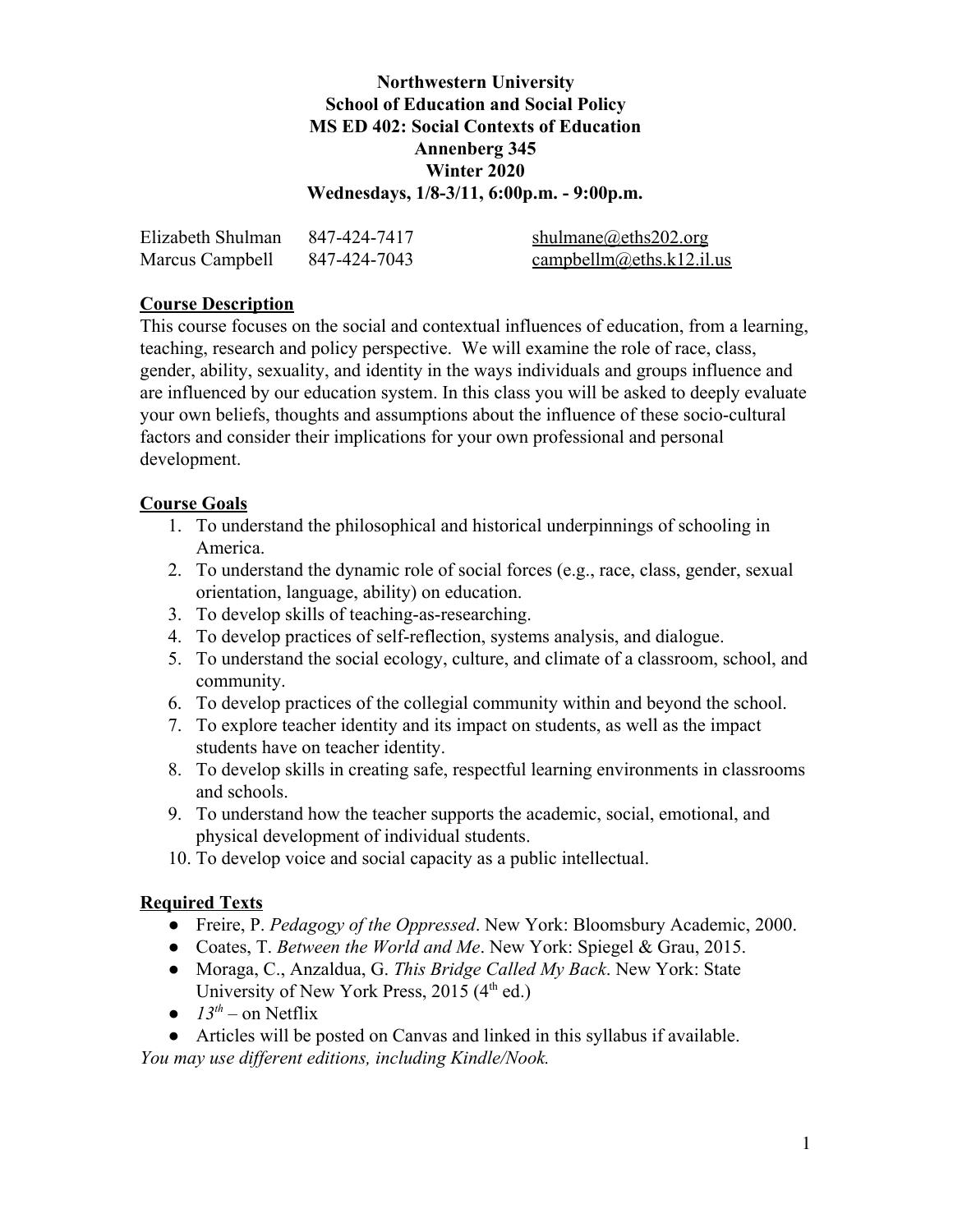## **Course Schedule and Topics**

### **Ongoing assignments:**

- Focus papers due Wednesdays before class
- Canvas posts due Wednesdays before class
- Home Group projects--presented Session 9 (March 4)

*Before January 8,* please read *["The Lesson"](https://docs.google.com/document/d/1RsWjQ1Jh-pNIN8x2TaSFzwHuURHimVi9IVDQA-Z-h2g/edit?usp=sharing)* and complete the assignment on [Place](https://docs.google.com/document/d/1xj4_8Dgmf5KyLZ-bE5UAxfcH7GfwE7xEKq7ML9LueJo/edit?usp=sharing) [Based Learning](https://docs.google.com/document/d/1xj4_8Dgmf5KyLZ-bE5UAxfcH7GfwE7xEKq7ML9LueJo/edit?usp=sharing)

### **Session 1 January 8: How is where I learn what I learn?**

- Getting to know each other; Recollections process
- Introduction to Descriptive Inquiry Processes
- Toni Cade Bambara: "The Lesson"
- Introduction to the course
- IPTS Standards Addressed: 1C, 1L, 2B, 2N, 3K, 4E, 5M, 5P, 6A, 6Q, 8A

## **Canvas Post #1 Due: before class, Wednesday, January 15 Conversations, emotions, vulnerability**

**Read**: Narayan, [U. Working together across difference: Some considerations on](https://docs.google.com/document/d/1CSB9xlsO3M3a7X_SbbU2_T-4cspJFverVQ0MMPHu5qI/edit?usp=sharing) [emotions and political practice.](https://docs.google.com/document/d/1CSB9xlsO3M3a7X_SbbU2_T-4cspJFverVQ0MMPHu5qI/edit?usp=sharing) *Hypatia* V. 3 N. 2 Summer 1988. Hooks, *[Teaching to Transgress](https://www.luminpdf.com/viewer/5d6ad5bde43e620019d034b6).*

Choose a sentence from this text that you find particularly thought-provoking, challenging, maybe that raises new questions for you, and write about it. If you see any connections between themes that emerged in our first class or other experiences in your own life, you might start exploring those here. End with questions the reading and/or class discussion has left you interested in pursuing. Please bear in mind that assignments for this class provide space for reflection, exploration, and questions – they are not about making an argument or an analysis. Considerations about dialogue in "Working together across difference" will be important foundations as we think about being in dialogue with texts, with experiences, and with one another.

## **Focus Paper #1 Due: before class, Wednesday, January 15**

**Read**: Moraga, C., Anzaldua, G. *This Bridge Called My Back*. New York: State University of New York Press, 2015 (4<sup>th</sup> ed.)

(If you don't have a physical copy yet, you may use [this](https://monoskop.org/images/e/e2/Moraga_Cherrie_Anzaldual_Gloria_eds_This_Bridge_Called_My_Back_Writings_by_Radical_Women_of_Color-Kitchen_Table_Women_of_Color_Press.pdf) e-copy for now)

This week, spend an hour and a half with this book. Explore, flip through, pause, read, skim, take notes for yourself, reflect, talk about it with someone, notice feelings and memories and questions that come up for you, and record them (audio, video, drawing, or writing).

You will probably feel that this book was written *to you*, or that it was NOT written *to you*. Either way, what does that mean to you? What are the opportunities here for you?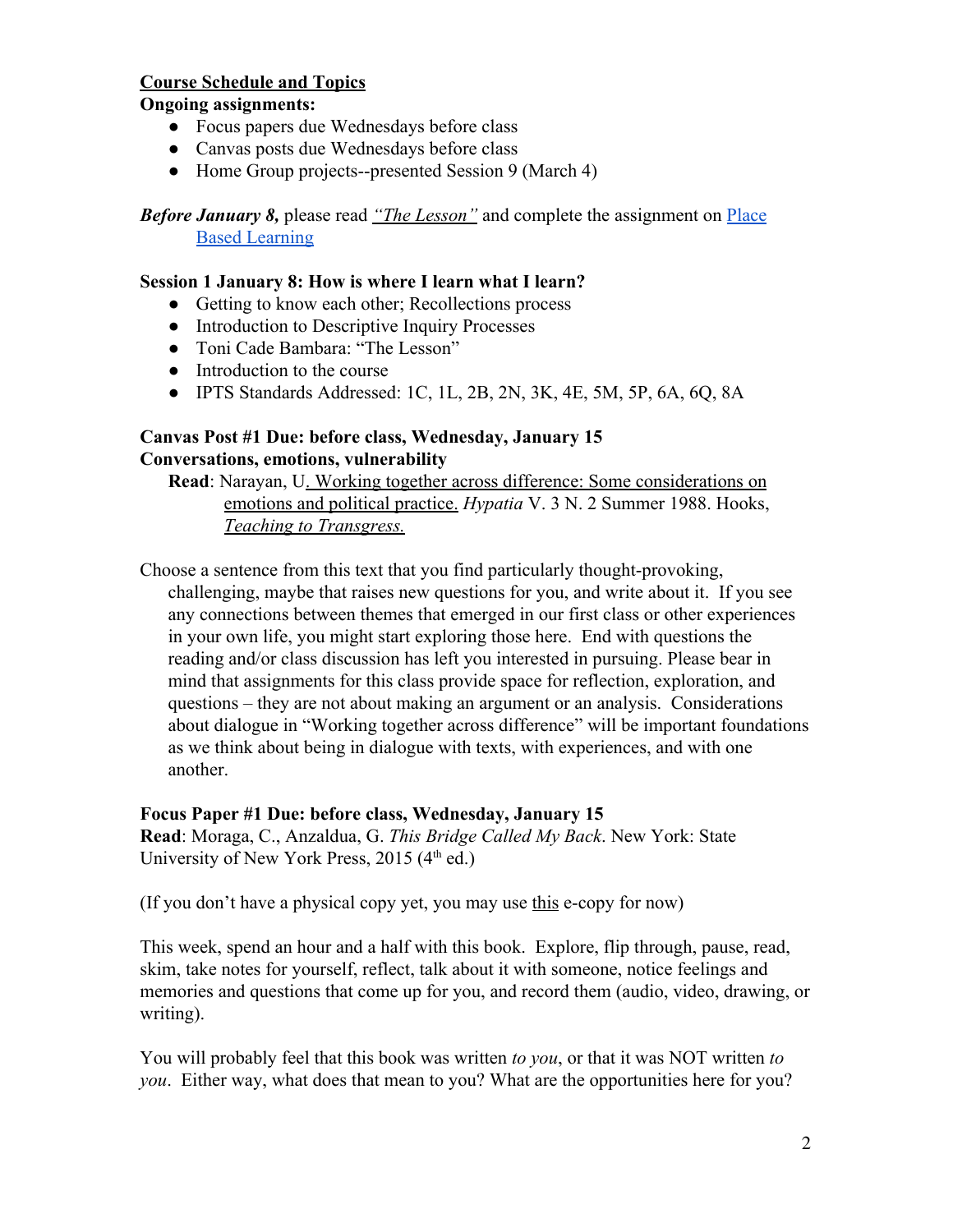How does your engagement with this text shape your learning goals for this class? What do these words, these stories and poems and essays and images, make you want to experience? To learn? To change within yourself?

This is a first dive into this text, and into this class. The more deeply you sink into it, the better you will set yourself up for meaningful learning. More structured (and unstructured) work with this text will follow in coming weeks. For this week, we ask that you share with us your notes, including at least 2 questions you have.

# **Session 2 January 15: How does my identity affect my learning and my teaching?**

- Reflecting on the readings
- Introduction to Home Groups
- Current issues facing students, teachers, schools, and communities
- Select Home Group focus reading
- Teacher-as-researcher framework
- IPTS Standards Addressed: 1E, 1K, 2D, 3F, 4B, 4C, 5C, 5K, 5O, 6G, 7E, 7I, 8B, 8G, 9E, 9S

# **Focus Paper #2 Due: before class, Wednesday, January 22 The Myth of Meritocracy**

**Read:** Darling-Hammond, [L.](https://www.luminpdf.com/viewer/5d6ad7d8e43e620019d03517) *[The Flat World and Education: How America's](https://www.luminpdf.com/viewer/5d6ad7d8e43e620019d03517) [Commitment to Equality will Determine Our Future](https://www.luminpdf.com/viewer/5d6ad7d8e43e620019d03517)* [\(Selections\).](https://www.luminpdf.com/viewer/5d6ad7d8e43e620019d03517) [Alexander, M.](https://www.luminpdf.com/viewer/5d6ad736e43e620019d034f1) *[The New Jim Crow](https://www.luminpdf.com/viewer/5d6ad736e43e620019d034f1)* [\(selections\). New York: The New Press, 2010.](https://www.luminpdf.com/viewer/5d6ad736e43e620019d034f1)

Coates, T. *Between the World and Me*. New York: Spiegel & Grau, 2015. [Why the Myth of Meritocracy Hurts Kids of Color](https://www.theatlantic.com/education/archive/2017/07/internalizing-the-myth-of-meritocracy/535035/?utm_source=atlfb)

In the U.S. we learn a story of equal opportunity for all. Why do we believe this story? Darling-Hammond, Alexander, and Coates offer counter-narratives that challenge this story and tell a very different story. What's a piece of the story each of them tells that you find compelling? How does it help you to discern the story you have been told (implicitly or explicitly) about achievement and opportunity in America? How did you learn this story?

## **Canvas Post #2 Due: before class, Wednesday, January 22**

Choose an article, opinion piece, blog post, podcast, or video addressing a current story focusing on race, gender, sexual orientation, or class, to share with your classmates. Explain what new perspective this text provides you as you reflect on identity and relationships at national and local levels.

## **Session 3 Wednesday, January 22**

## **How has American education history played out for different groups?**

- Home Groups
- History and Issues in American Education discussion
- Equity, Democracy, Neoliberalism
- *● 13th*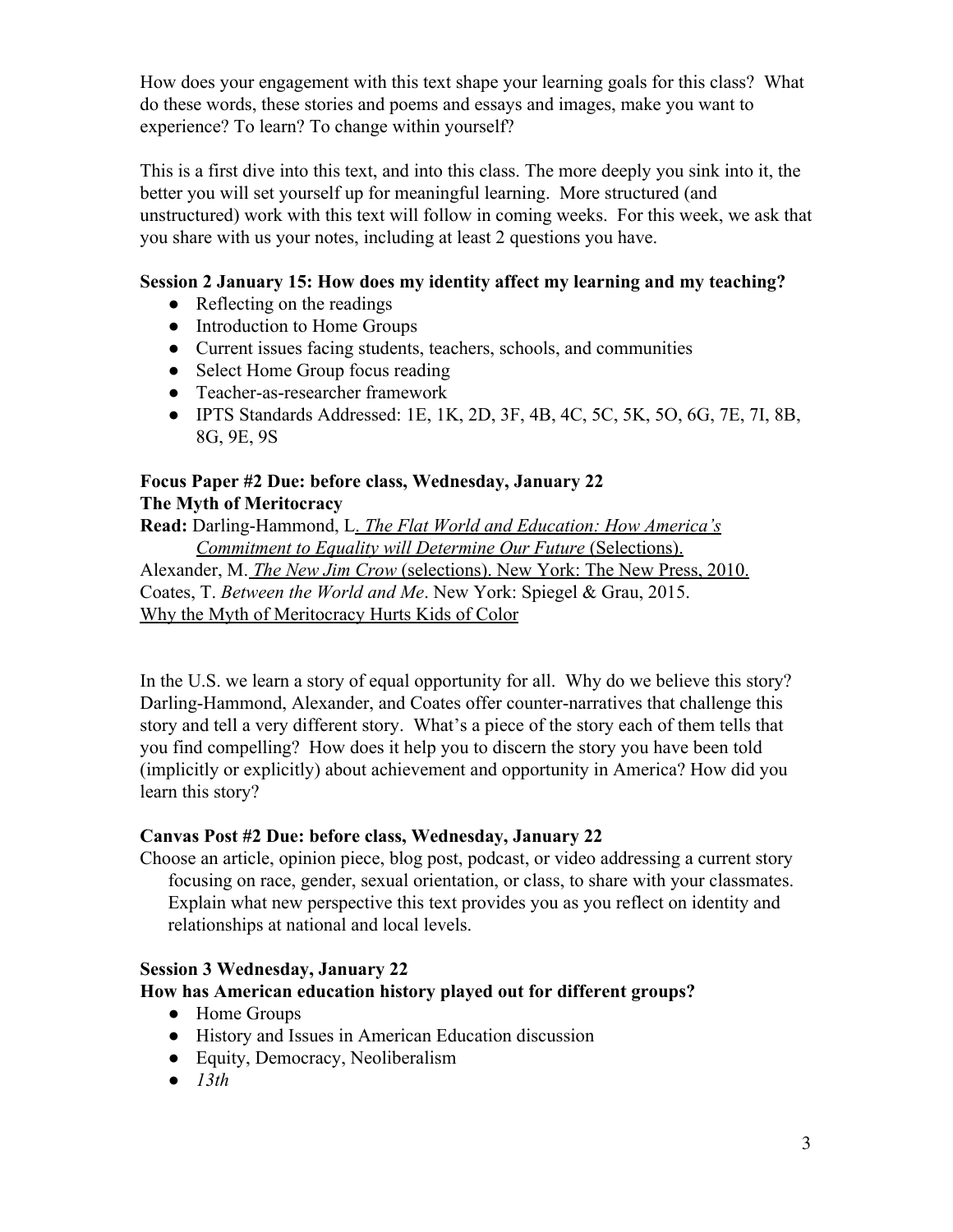$\bullet$  IPTS Standards Addressed: 1C (D), 1F (D), 2B (D), 2D (D), 2J (D), 2M (D), 4P (D), 5L (D), 6B (D), 7C (D), 7L (I), 8E (I), 9G (D), 9Q (D)

### **Reading for next class, Wednesday, January 29:**

Freire, P. *Pedagogy of the Oppressed* (Ch. 1). Bloomsbury Academic, 2000.

### **Focus Paper #3 Due: before class, Wednesday, January 29** *Pedagogy of the Oppressed*

#### *Reading: Please read the Introduction and Chapter 1*

The pedagogy of the oppressed, animated by authentic, humanist (not humanitarian) generosity, presents itself as a pedagogy of humankind. Pedagogy which begins with the egoistic interests of the oppressors (an egoism cloaked in the false generosity of paternalism) and makes of the oppressed the objects of its humanitarianism, itself maintains and embodies oppression. It is an instrument of dehumanization. This is why, as we affirmed earlier, the pedagogy of the oppressed cannot be developed or practiced by the oppressors. It would be a contradiction in terms if the oppressors not only defended but actually implemented a liberating education.

*Reading Guide:* This is difficult reading, full of philosophical terms and rigorous social analysis. You have to stretch your mind to register the importance of what Freire is saying. Bear in mind as you read that Freire's main emphasis is on *humanization*: the priority of each individual's fundamental worth. This applies to *everyone*. At all moments, Freire challenges us to be conscious of the things, large or small, visible or invisible, that threaten a person's worth. Freire is writing out of the context of the life he lived in Brazil, where poor people participated in their own oppression through "a culture of silence," unable to pull themselves out of poverty and despair because they lacked critical awareness of their situation. Throughout his life, Freire worked to educate people for this awareness – in a literacy program often compared to Highlander's (Myles Horton) Citizenship Schools that helped millions of African Americans pass the test that barred them from voting.

The educational goal Freire outlines is to help each person become a Subject, who acts on and transforms his or her world. "This *world* to which [s/he] relates is not a static and closed order, a *given* reality which man must accept and to which he must adjust; rather, it is a problem to be worked on and solved." To the extent that schooling and culture push us all to conform to an "objective" view of the world that we did not participate in creating, we are all oppressed. And most of us resist putting that view aside and struggling to create our own reality, because that is very hard and entails a great deal of responsibility: thus we participate in our own oppression.

But there is a socio-economic dimension to Freire's terms too, which force us into uncomfortable (and, it can feel like, oversimplified) categories of oppressor and oppressed. We are hoping that your reading, reflection, and writing will help you to experience this discomfort as productive tension.

*Writing:* Instead of writing a coherent paper, for this week, keep a running list as you read, of a few key words, concepts, or perspectives that challenge or unsettle you.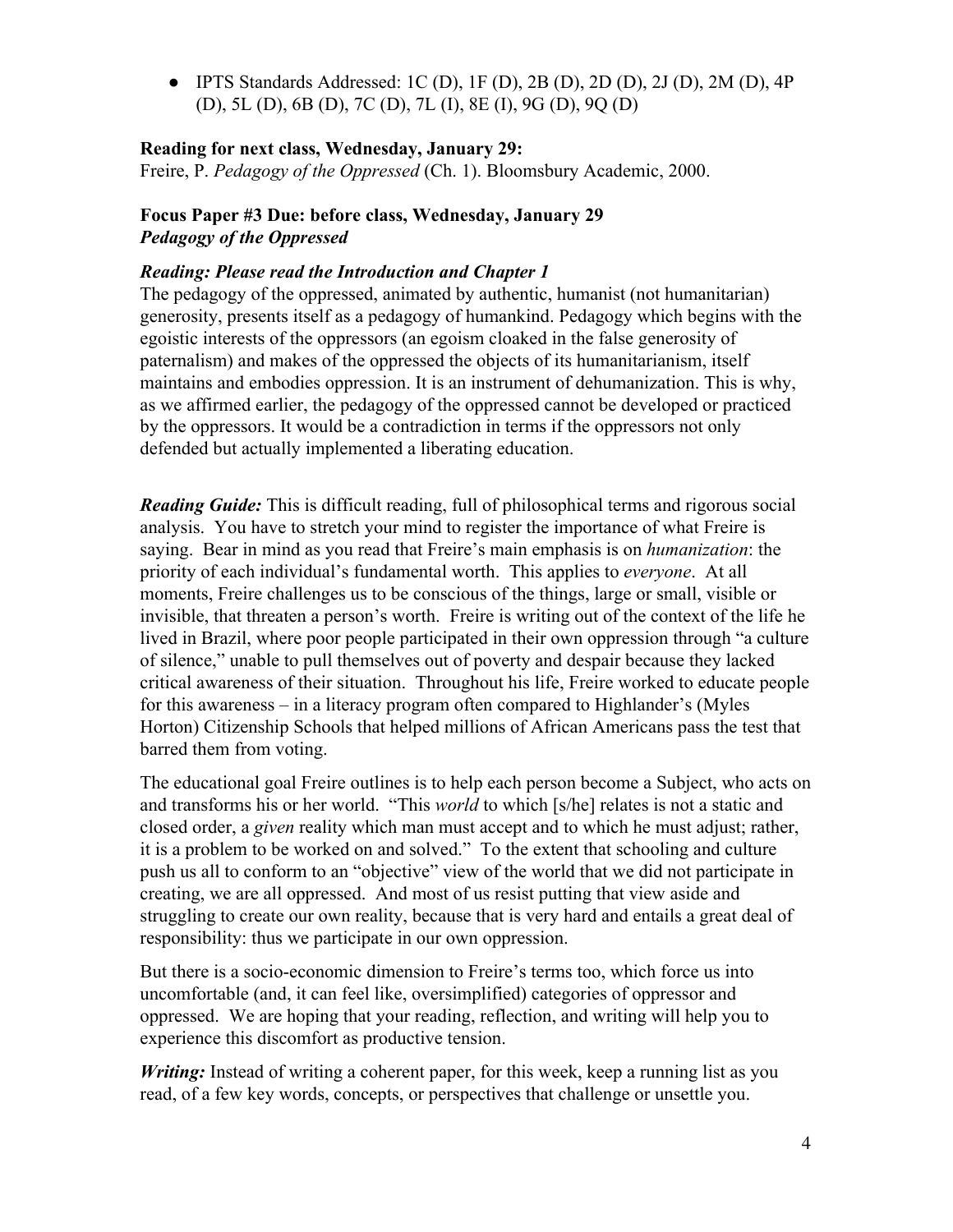Reflect on what experiences, beliefs, and reactions in you might be getting in the way of your understanding of these ideas, and jot down these reflections. Your questions will shape our work together in class next week.

# **Canvas Post #3 Due: before class, Wednesday, January 29**

After watching the film 13th as a class, please post some reactions/thoughts you had to the film. Additionally, please reflect on these questions.

1. In what ways might the Prison Industrial Complex, as described in 13th, intersect with the U.S. education system?

2. In what ways does a School-to-prison Pipeline benefit those with a vested interest in maintaining the prison system?

3. What effects might mass incarceration have on Black students and their learning experiences and outcomes in the U.S.?

4. How does the film connect to Freire's book (reading for this week)?

# **Session 4 January 29: What is the relationship between schools and social change?**

- History and Issues in American Education discussion
- Progressive education, critical pedagogy, politics and education
- Home Groups explained
- IPTS Standards Addressed: 1L, 2N, 3K, 3L, 4K, 5L, 6J, 6O, 8D, 8L, 9E

# **Reading for next class, Wednesday, February 5:**

Bowles, S. & Gintis, H. [Education and personal development: the long shadow of work](https://www.luminpdf.com/viewer/5d7fc0ab3b586200135f9f7e).

In *Schooling in Capitalist America*. Basic Books, 1977 (OPTIONAL)

Coates, [Case for Reparations](https://www.theatlantic.com/magazine/archive/2014/06/the-case-for-reparations/361631/)

Freire, P. *Pedagogy of the Oppressed* (Ch. 2). Bloomsbury Academic, 2000.

# **Focus Paper #4 Due: before Wednesday, February 5**

Continue tracking your Freire reading (chapter 1 and 2)

# **Canvas Post #4 Due: before Wednesday, February 5**

Regarding the Coates reading this week: Whwen people discuss reparations, it is often in reference to slavery. What other damaging policies does Coates highlight as the basis for his case? Why is he focusing his discussion on post-slavery offenses? What other connections can you make between Coates, Freire, *13th*, and other reading/discussion from class?

# **Session 5 February 5: How does power play out in schooling?**

- Critical Pedagogy discussion
- Systems analysis and multicultural education
- Racial identity development theory
- IPTS Standards Addressed: 2A, 2C, 3C, 4A, 4B, 5M, 6C, 7L, 8L, 9O, 9P

## **Reading for February 12 class:**

Shulman, E. "Reflection Is Action: The Struggle for White Educators to Balance Internal and External Anti-racist Efforts"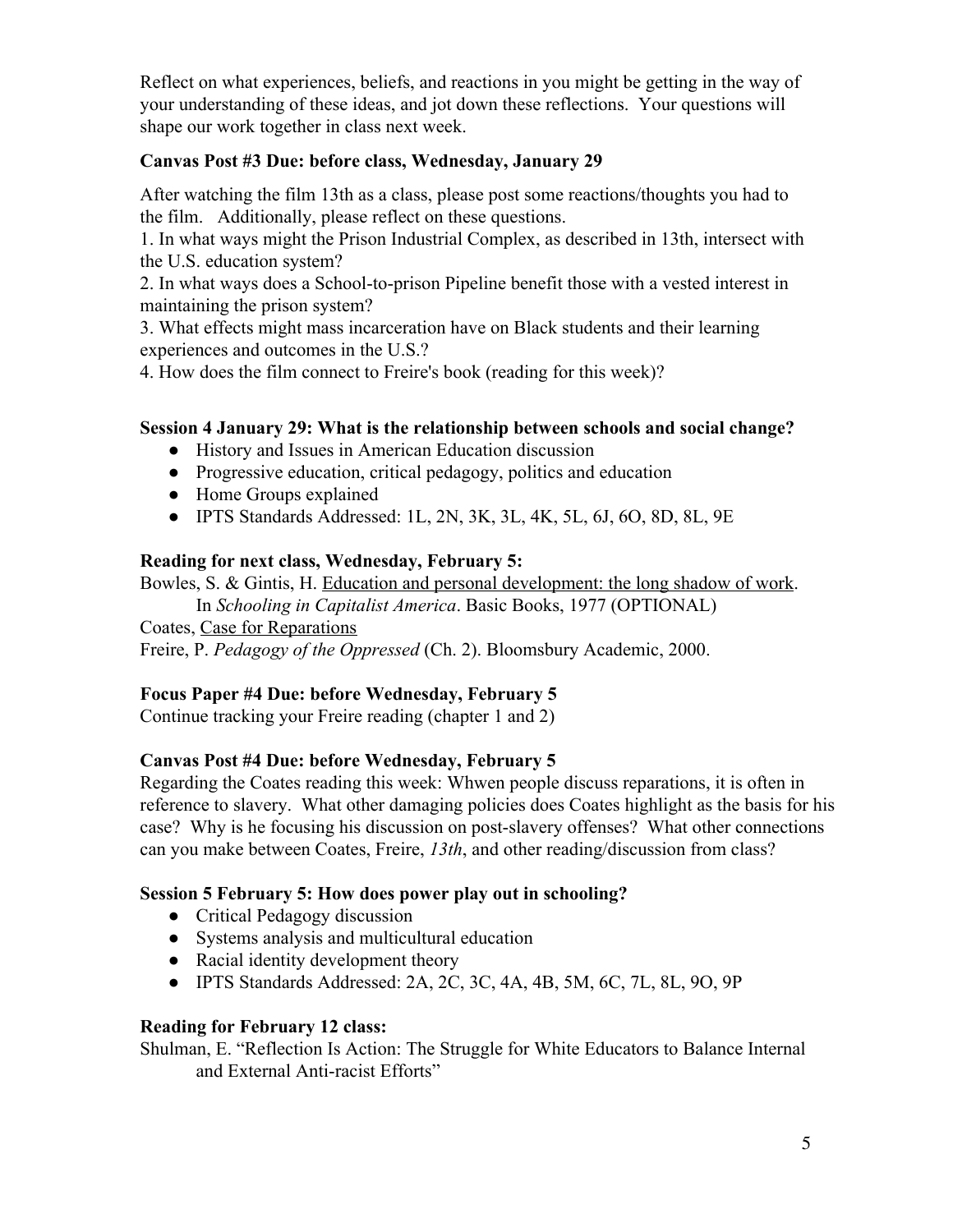DiAngelo, Robin. "White Fragility" International Journal of Critical Pedagogy, Vol 3 (3) (2011) pp 54-70 Stereotype Threat (Steele, C. M. & Aronson, J. (1995). "Stereotype threat and the intellectual test performance of African Americans." *Journal of Personality and Social Psychology*. 69(5). 797-811.)

### **Focus Paper #5 Due: before class, Wednesday, February 12**

#### **Canvas Post #5**

This week's readings focus on the dynamics that can result from the anti-racist work done in schools and further delves into power and structural systems. Explain what you are understanding about stereotype threat (Steele), white fragility (DiAngelo), and the personal ways this shows up in schools (Shulman)?

**Session 6 February 12:** How do groups resist dominant narratives?

- Dominant culture and power
- White Fragility
- IPTS Standards Addressed: 1A, 2F, 2H, 3Q, 4B, 4D, 4I, 5C, 6J, 7R, 8N, 9P

#### **Reading for February 12 class:**

Lee, C.D. *Culture, literacy, and learning: Taking bloom in the midst of the whirlwind* (Selections). New York: Teachers College Press, 2007.

Shakur, T. *The rose that grew from concrete*. New York: MTV Books, 1999.

#### **Focus Paper #6 due before class, February 12**

Please read "Cultural Modeling," from Carol Lee's 2007 book *Culture, Literacy, and Learning: Taking Bloom in the Midst of the Whirlwind.*

In what way is Lee challenging *you* to change? Can you "read' a social world that is racialized?" (Lee, p. 127). How or how not? What new questions does this text raise for you? You should build your focus paper around a couple of important passages from the text.

**Canvas Post #6** Due before class Wednesday, February 12. How might you apply cultural modeling to a lesson you create in your content area?

#### **Session 7 February 19: How do place, language, and culture intersect with learning?**

- Place-based education, anti-racist education
- **●** IPTS Standards Addressed: 1J, 1L, 2Q, 3C, 3L, 4E, 5A, 5C, 6I, 6J, 8J, 9N
- Cultural Modeling across the disciplines

#### **Reading for February 19 class:**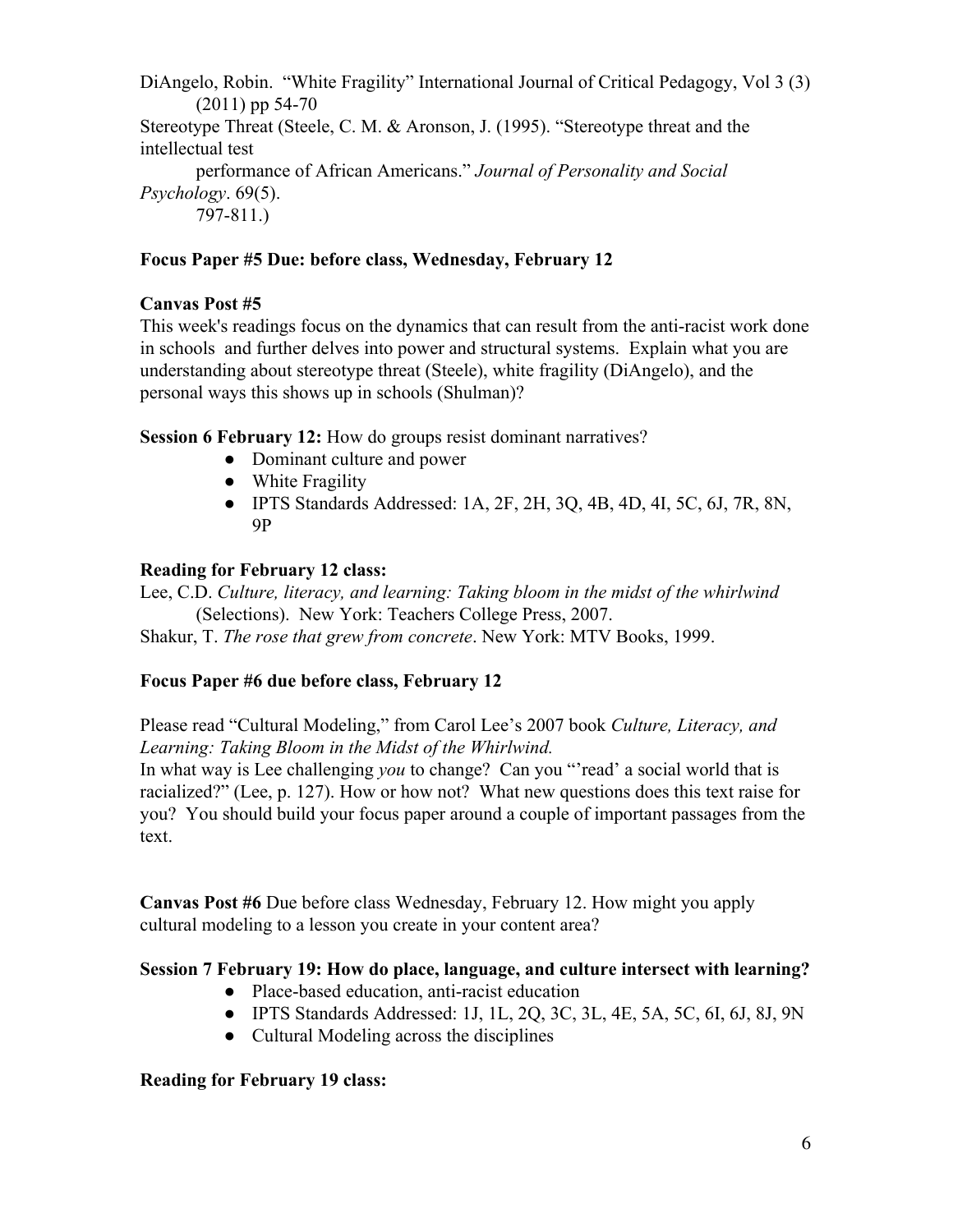Emdin, C. *For white folks who teach in the hood* (selections). Boston: Beacon Press, 2016.

Warren, C. ["The utility of empathy for white female teachers' culturally responsive](https://files.eric.ed.gov/fulltext/EJ1063074.pdf) [interactions with Black male students"](https://files.eric.ed.gov/fulltext/EJ1063074.pdf)

**Focus Paper #7 TBD Canvas Post #7 TBD**

## **Session 8 February 26: How do we talk about race in schools?**

- Language, discourse, power analysis
- Scenarios
- IPTS Standards Addressed: 1B, 2B, 2N, 3K, 3L, 4B, 5I, 6B, 8D, 8R, 9D, 9H

**Reading for next class:**

Home Group reading TBD

### **Session 9 March 4 Home Group Lessons TBD**

# **Session 10 March 11: What are the possibilities for democratic education today?**

- Anti-racist education practice in schools and in communities
- Experiential Education Events Discussion
- Racial Autobiography due
- Class assessment
- IPTS Standards Addressed: 1L, 2D, 2K, 4B, 4C, 7L, 8A, 8E, 9F

# **Experiential Education Assignment:**

The post should offer a reflection on the event you attended (we will provide a list of event options), responding to the following questions (and offering any other comments you feel are important): What new insight did you gain about schooling, i.e., what it's like to be a CPS student/teacher/board member; what kind of relationships in schools and in educational decision-making processes foster real learning; how do power structures affect learning? How were race, class, gender differences framed in the event? What connections can you draw with readings, lectures, and discussions we have held in the class? What creative ideas or astute analysis about education did you encounter in the event? How, specifically, does this experience affect your goals as a teacher?

## **Racial Autobiography Assignment**

As antiracist multicultural educators it is important for us to consciously explore how we come to see the world as we do. This paper gives you the chance to examine your experiences, beliefs, and perspectives in relation to the readings and discussions we engage in this class. Please write a 2-3 pp single-spaced paper, in which you consider the major influences that shape your understanding of race, diversity, and difference.

# **MS ED 402: Social Contexts of Schooling Assignments and Grading** *Additional guidelines for all assignments will be provided*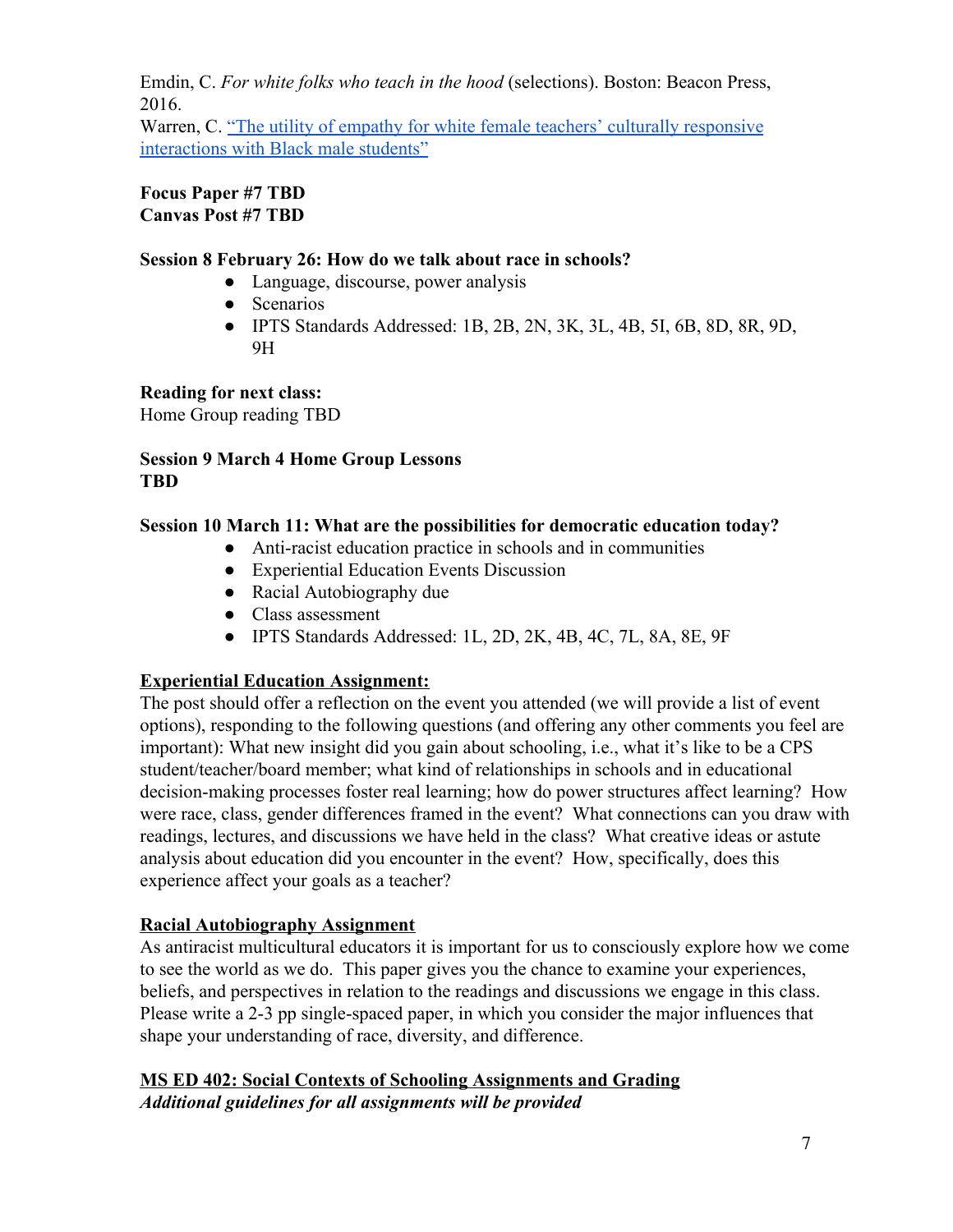## **Class Participation**

Your attendance and participation in each class session will be part of your final grade.

# **Student Attendance Policy**

Active attendance and participation in class is required. If you must miss a class session for any reason, please contact the instructor in advance. When missing a class, you should expect to make up the missed instructional minutes by completing any missed assignments or engaging in alternate activities as assigned by the instructor. Absences or tardiness may result in a lower course grade. With three or more absences, you may be unable to complete the class.

## **Focus Papers**

You will organize your responses to your readings in weekly Focus Papers. These are one-page, single-spaced close reflections on the texts in relation to your own experiences.

## **Weekly Discussion Posts**

Each week, you are responsible for posting a short comment or reflection on the Canvas Discussion board. Responses to other posts are also required.

# **Experiential Education Events**

Twice over the course of the quarter, you will attend an experiential education event in Chicago and blog about it. Event options (such as Chicago or Evanston school board meetings, community education forums, and conferences) will be posted on Canvas. If you come across an event that you would like to list or to attend, please email us the information.

## **Home Group Project** Deadline: tbd

In small groups, you will explore how institutions and societal processes impact education, with a particular focus on the relationship between race and power. Your group will choose a book to read together, and study connections with course readings, conversations, and current events. Each group will share with the class collective learning on their inquiry. Presentation guidelines will be provided.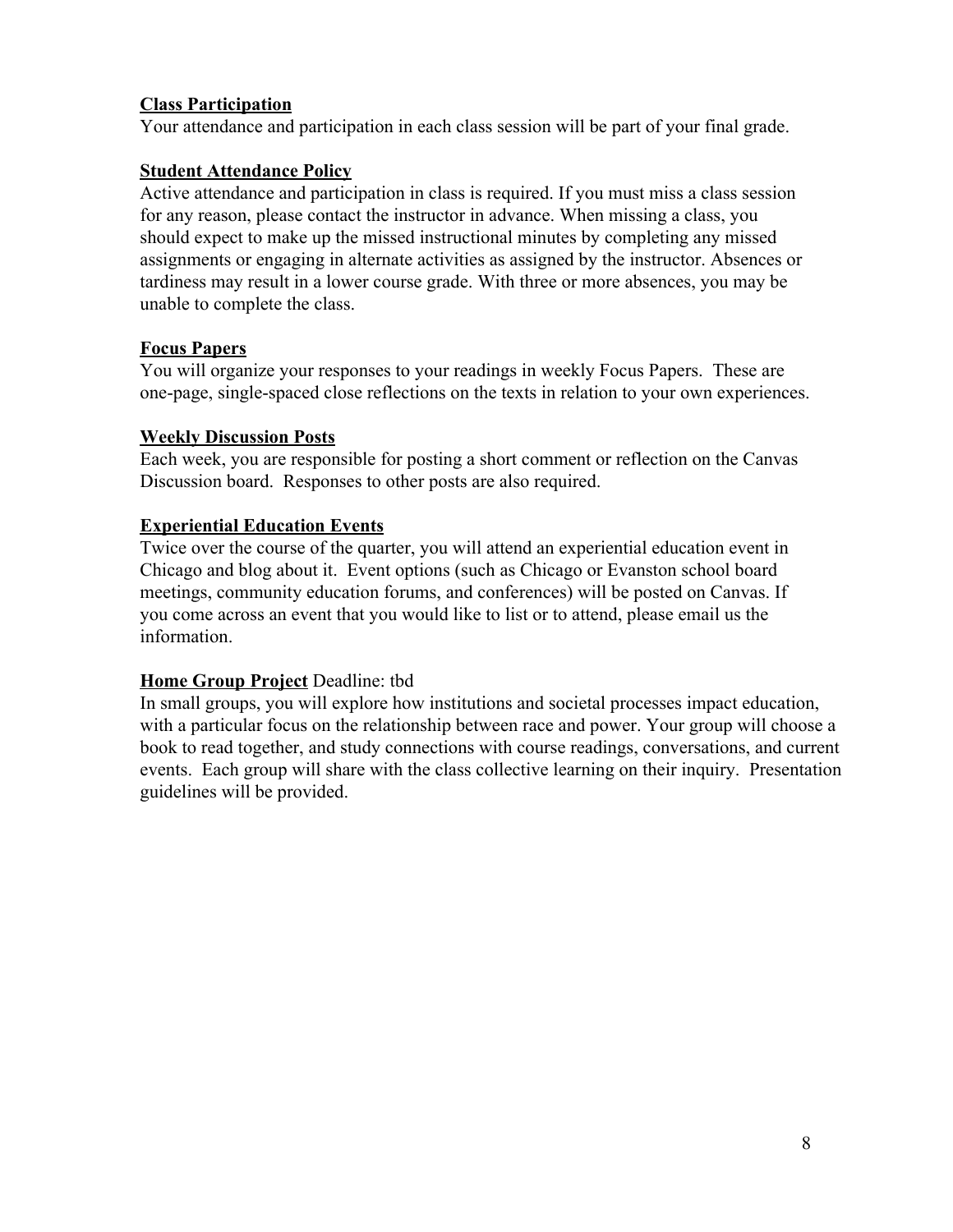### **Northwestern University Conceptual Framework for Teacher Education**

# **Mission**

Our mission is to prepare knowledgeable, reflective, and innovative teachers who will lead and inspire students.

# **Vision**

The Teacher Education Program at Northwestern University is guided by a conceptual framework for teacher education, organized around a vision of learning, learners and teaching. The conceptual framework focuses on

A vision of learning that includes:

- 1.1. how students come to understand and think about subject matter;
- 1.2. an emphasis on inquiry and reflection;
- 1.3. the importance of collaboration and social interaction; and
- 1.4. experiential activities that are relevant and engaging.

A vision of learners that includes:

- 2.1 the belief that every person is capable of learning;
- 2.2 that development is shaped by social contexts; and
- 2.3 equitable experiences for all.

A vision of teaching that includes:

- 3.1 connecting theory and practice;
- 3.2 inquiry, reflection, collaboration, and innovation;
- 3.3 creating a climate of learning for all students; and
- 3.4 acting professionally, responsibly, and ethically.

# **Dispositions**

*CAEP defines dispositions as "habits of professional action and moral commitment to teaching."* The Northwestern teacher preparation programs will help candidates acquire the following dispositions to the level of proficiency:

- *1. to reflect on one's own practice and make changes as appropriate.*
- *2. to support students as individuals.*
- *3. to collaborate with all stakeholders.*
- *4. to engage all students.*
- *5. to incorporate innovations in teaching, including the use of new technologies.*
- *6. to conduct oneself professionally, responsibly, and ethically.*

# **Academic Integrity**

Students in this course are expected to comply with the policies found in the booklet, "Academic Integrity at Northwestern University: A Basic Guide." All papers submitted for credit in this course must be sent as email attachments as well as delivered in printed form. Your written work may be electronically tested for plagiarized content. For details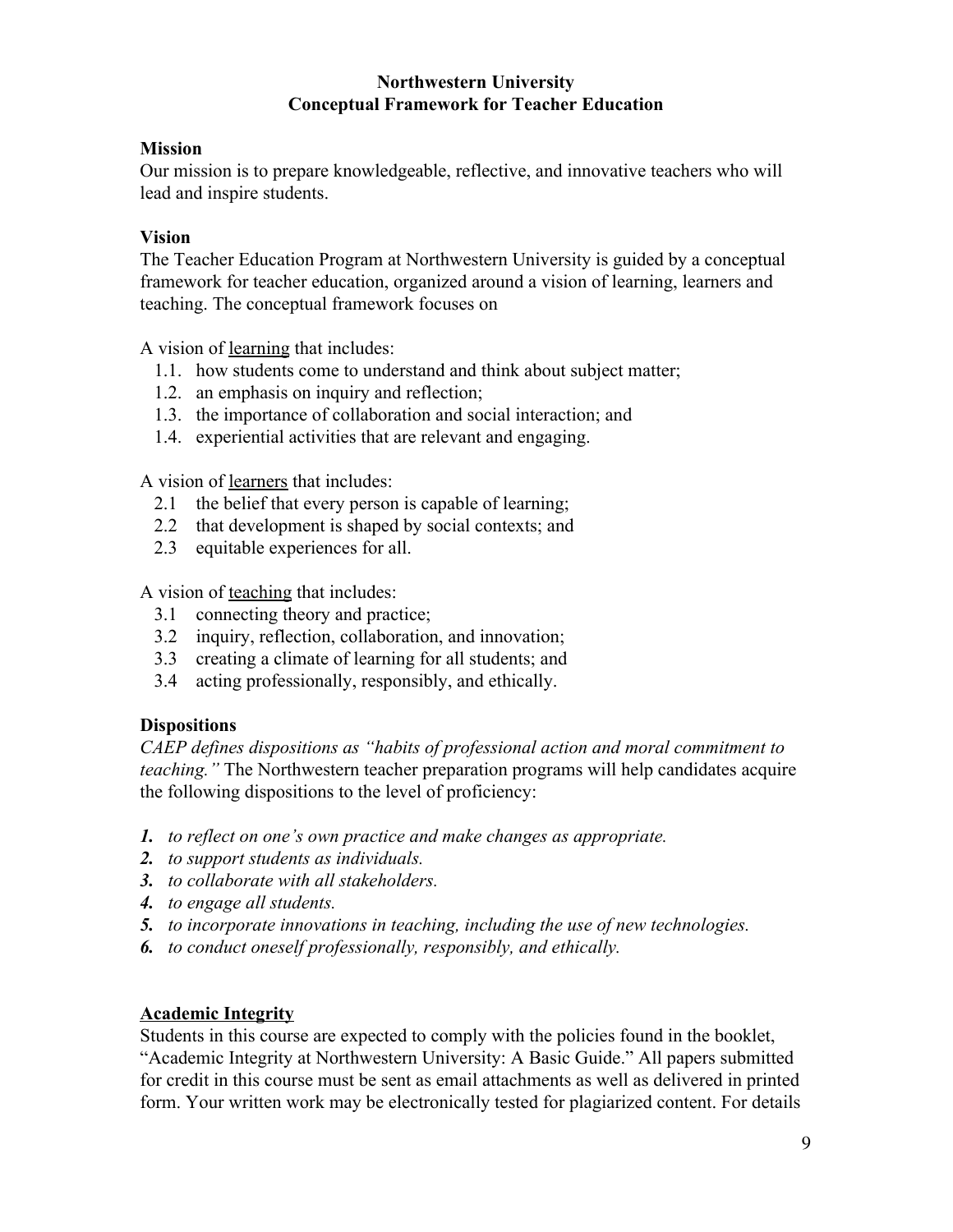regarding academic integrity at Northwestern, visit: <http://www.northwestern.edu/uacc/>. If you need a copy of the brochure visit the SESP Student Affairs Office.

# **Accommodations for students with disabilities**

In compliance with Section 504 of the 1973 Rehabilitation Act and the Americans with Disabilities Act, Northwestern University is committed to providing equal access to all programming. Students with disabilities seeking accommodations are encouraged to contact the office of Services for Students with Disabilities (SSD) at 467-5530 or [ssd@northwestern.edu.](mailto:ssd@northwestern.edu) SSD is located in the basement of Scott Hall. SSD also has an excellent web-site which is viewable at: [http://www.stuaff.northwestern.edu/ssd/.](http://www.stuaff.northwestern.edu/ssd/)

# **ILLINOIS PROFESSIONAL TEACHING STANDARDS (2013)**

*Applications of IPTS standards are listed in the Course Schedule and Topics, with reference to the level at which they are being used (introducing (I), developing (D), mastery (M), or review (R)).*

Standard 1 - Teaching Diverse Students – The competent teacher understands the diverse characteristics and abilities of each student and how individuals develop and learn within the context of their social, economic, cultural, linguistic, and academic experiences. The teacher uses these experiences to create instructional opportunities that maximize student learning.

Standard 2 - Content Area and Pedagogical Knowledge – The competent teacher has in-depth understanding of content area knowledge that includes central concepts, methods of inquiry, structures of the disciplines, and content area literacy. The teacher creates meaningful learning experiences for each student based upon interactions among content area and pedagogical knowledge, and evidence-based practice.

Standard 3 - Planning for Differentiated Instruction – The competent teacher plans and designs instruction based on content area knowledge, diverse student characteristics, student performance data, curriculum goals, and the community context. The teacher plans for ongoing student growth and achievement.

Standard 4 - Learning Environment – The competent teacher structures a safe and healthy learning environment that facilitates cultural and linguistic responsiveness, emotional well-being, self-efficacy, positive social interaction, mutual respect, active engagement, academic risk-taking, self-motivation, and personal goal-setting.

Standard 5 - Instructional Delivery – The competent teacher differentiates instruction by using a variety of strategies that support critical and creative thinking, problem-solving, and continuous growth and learning. This teacher understands that the classroom is a dynamic environment requiring ongoing modification of instruction to enhance learning for each student.